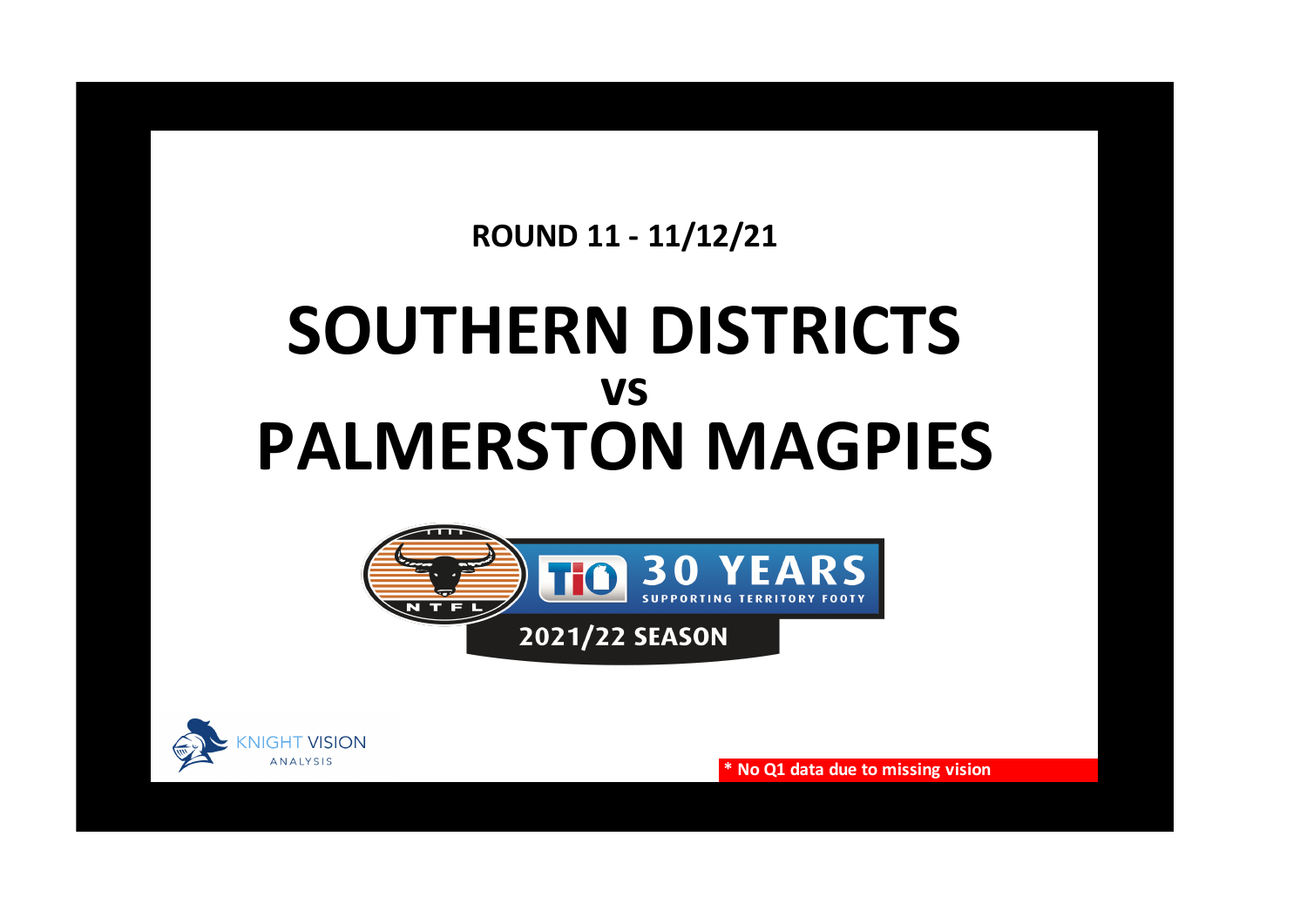|                |                | <b>Southern Districts</b> |                         |                         |                          |          |                | <b>Palmerston Magpies</b> |                         |              |  | <b>Differential</b> |                |                |                |              |
|----------------|----------------|---------------------------|-------------------------|-------------------------|--------------------------|----------|----------------|---------------------------|-------------------------|--------------|--|---------------------|----------------|----------------|----------------|--------------|
| Q <sub>1</sub> | Q <sub>2</sub> | Q <sub>3</sub>            | Q4                      | <b>TOTAL</b>            |                          | Q1       | Q <sub>2</sub> | Q <sub>3</sub>            | Q <sub>4</sub>          | <b>TOTAL</b> |  | Q1                  | Q <sub>2</sub> | Q <sub>3</sub> | Q <sub>4</sub> | <b>TOTAL</b> |
| 0              | 23             | 41                        | 47                      | 111                     | <b>Kicks</b>             | $\Omega$ | 39             | 39                        | 48                      | 126          |  | $\mathbf{0}$        | $-16$          | $+2$           | $-1$           | $-15$        |
| 0              | 26             | 20                        | 27                      | 73                      | <b>Handballs</b>         | 0        | 18             | 15                        | 26                      | 59           |  | $\Omega$            | $+8$           | $+5$           | $+1$           | $+14$        |
| 0              | 49             | 61                        | 74                      | 184                     | <b>Disposals</b>         | 0        | 57             | 54                        | 74                      | 185          |  | $\mathbf{0}$        | $-8$           | $+7$           | $\mathbf 0$    | $-1$         |
| ######         | 0.88           | 2.05                      | 1.74                    | 1.52                    | <b>K:H Ratio</b>         | ######   | 2.17           | 2.60                      | 1.85                    | 2.14         |  | ######              | $-1.28$        | $-0.55$        | $-0.11$        | $-0.62$      |
| ######         | 65%            | 73%                       | 70%                     | 70%                     | Kick Eff. %              | ######   | 59%            | 69%                       | 60%                     | 63%          |  | ######              | $+6%$          | $+4%$          | $+10%$         | $+8%$        |
| ######         | 69%            | 80%                       | 81%                     | 77%                     | <b>Handball Eff. %</b>   | ######   | 83%            | 60%                       | 81%                     | 76%          |  | ######              | $-14%$         | $+20%$         | $+1%$          | $+0%$        |
| 0              | 4              | $\overline{2}$            | 3                       | 9                       | <b>Clangers</b>          | 0        | 3              | 4                         | 4                       | 11           |  | $\bf{0}$            | $+1$           | $-2$           | $-1$           | $-2$         |
| 0              | 23             | 27                        | 30                      | 80                      | <b>Cont. Poss</b>        | 0        | 30             | 27                        | 34                      | 91           |  | $\bf{0}$            | $-7$           | $\mathbf{0}$   | $-4$           | $-11$        |
| 0              | 28             | 36                        | 43                      | 107                     | <b>Unc. Poss</b>         | 0        | 27             | 25                        | 40                      | 92           |  | $\Omega$            | $+1$           | $+11$          | $+3$           | $+15$        |
| 0              | 6              | 19                        | 14                      | 39                      | <b>Marks</b>             | 0        | 16             | 16                        | 15                      | 47           |  | $\mathbf{0}$        | $-10$          | $+3$           | $-1$           | $-8$         |
| Ω              | 5              | 15                        | 13                      | 33                      | <b>Unc. Marks</b>        | U        | 12             | 12                        | 12                      | 36           |  | $\Omega$            | $-7$           | $+3$           | $+1$           | $-3$         |
| 0              | 1              | 4                         | 1                       | 6                       | <b>Cont. Marks</b>       | ŋ        | 4              | 4                         | $\overline{\mathbf{3}}$ | 11           |  | $\Omega$            | $-3$           | $\Omega$       | $-2$           | $-5$         |
| Ω              | 0              | $\overline{2}$            | 1                       | 3                       | Int. Marks               | O        | 4              | 1                         | 1                       | 6            |  | $\Omega$            | $-4$           | $+1$           | $\mathbf 0$    | $-3$         |
| 0              | 3              | 5                         | 6                       | 14                      | <b>F50 Marks</b>         | O        | 3              | 5                         | 4                       | 12           |  | $\Omega$            | $\mathbf{0}$   | $\mathbf{0}$   | $+2$           | $+2$         |
| 0              | 18             | 15                        | 20                      | 53                      | <b>Handball Receives</b> | 0        | 12             | 8                         | 20                      | 40           |  | $\mathbf{0}$        | $+6$           | $+7$           | $\mathbf{0}$   | $+13$        |
| 0              | 18             | 21                        | 26                      | 65                      | <b>Groundball Gets</b>   | 0        | 21             | 19                        | 30                      | 70           |  | $\bf{0}$            | $-3$           | $+2$           | $-4$           | $-5$         |
| 0              | $\mathbf{1}$   | $\overline{2}$            | 4                       | $\overline{\mathbf{z}}$ | <b>Hitouts</b>           | 0        | 10             | 13                        | 11                      | 34           |  | $\Omega$            | $-9$           | $-11$          | $-7$           | $-27$        |
| Ω              | 5              | 6                         | 9                       | 20                      | <b>Clearances</b>        | ŋ        | 9              | 9                         | 10                      | 28           |  | $\bf{0}$            | $-4$           | $-3$           | $-1$           | $-8$         |
| 0              | 14             | 11                        | 22                      | 47                      | <b>Tackles</b>           | 0        | 13             | 15                        | 10                      | 38           |  | $\mathbf{0}$        | $+1$           | $-4$           | $+12$          | $+9$         |
| 0              | 8              | $\overline{2}$            | 11                      | 21                      | <b>One Percenters</b>    | ŋ        | 3              | $\overline{2}$            | 1                       | 6            |  | $\bf{0}$            | $+5$           | $\mathbf{0}$   | $+10$          | $+15$        |
| ω              | 6              | $\overline{2}$            | 7                       | 15                      | <b>Spoils</b>            | ŋ        | 1              | 1                         | 1                       | 3            |  | $\Omega$            | $+5$           | $+1$           | $+6$           | $+12$        |
| 0              | 6              | $\overline{2}$            | 6                       | 14                      | <b>Frees For</b>         | ŋ        | 5              | 6                         | 3                       | 14           |  | $\Omega$            | $+1$           | $-4$           | $+3$           | $\bf{0}$     |
| 0              | 5              | 6                         | 3                       | 14                      | <b>Frees Against</b>     | 0        | 6              | $\overline{2}$            | 6                       | 14           |  | $\Omega$            | $-1$           | $+4$           | $-3$           | $\bf{0}$     |
| 0              | 6              | 8                         | 14                      | 28                      | Inside 50s               | ŋ        | 9              | 11                        | 10                      | 30           |  | $\Omega$            | $-3$           | $-3$           | $+4$           | $-2$         |
| 0              | 6              | 8                         | $\overline{\mathbf{z}}$ | 21                      | <b>Rebound 50s</b>       | 0        | 3              | 4                         | 6                       | 13           |  | $\Omega$            | $+3$           | $+4$           | $+1$           | $+8$         |
| ######         | 50%            | 63%                       | 71%                     | 86%                     | Score / I50 %            | ######   | 67%            | 45%                       | 50%                     | 67%          |  | ######              | $-17%$         | $+17%$         | $+21%$         | $+19%$       |
| 3              | 3              | 4                         | $\overline{\mathbf{z}}$ | 17                      | <b>Goals</b>             | 2        | 3              | $\overline{\mathbf{2}}$   | 3                       | 10           |  | $+1$                | $\mathbf{0}$   | $+2$           | $+4$           | $+7$         |
| 3              | 0              | 1                         | 3                       | $\overline{7}$          | <b>Behinds</b>           | 2        | 3              | 3                         | $\overline{2}$          | 10           |  | $+1$                | -3             | $-2$           | $+1$           | $-3$         |
| 21             | 18             | 25                        | 45                      | 109                     | <b>Score</b>             | 14       | 21             | 15                        | 20                      | 70           |  | $+7$                | $-3$           | $+10$          | $+25$          | $+39$        |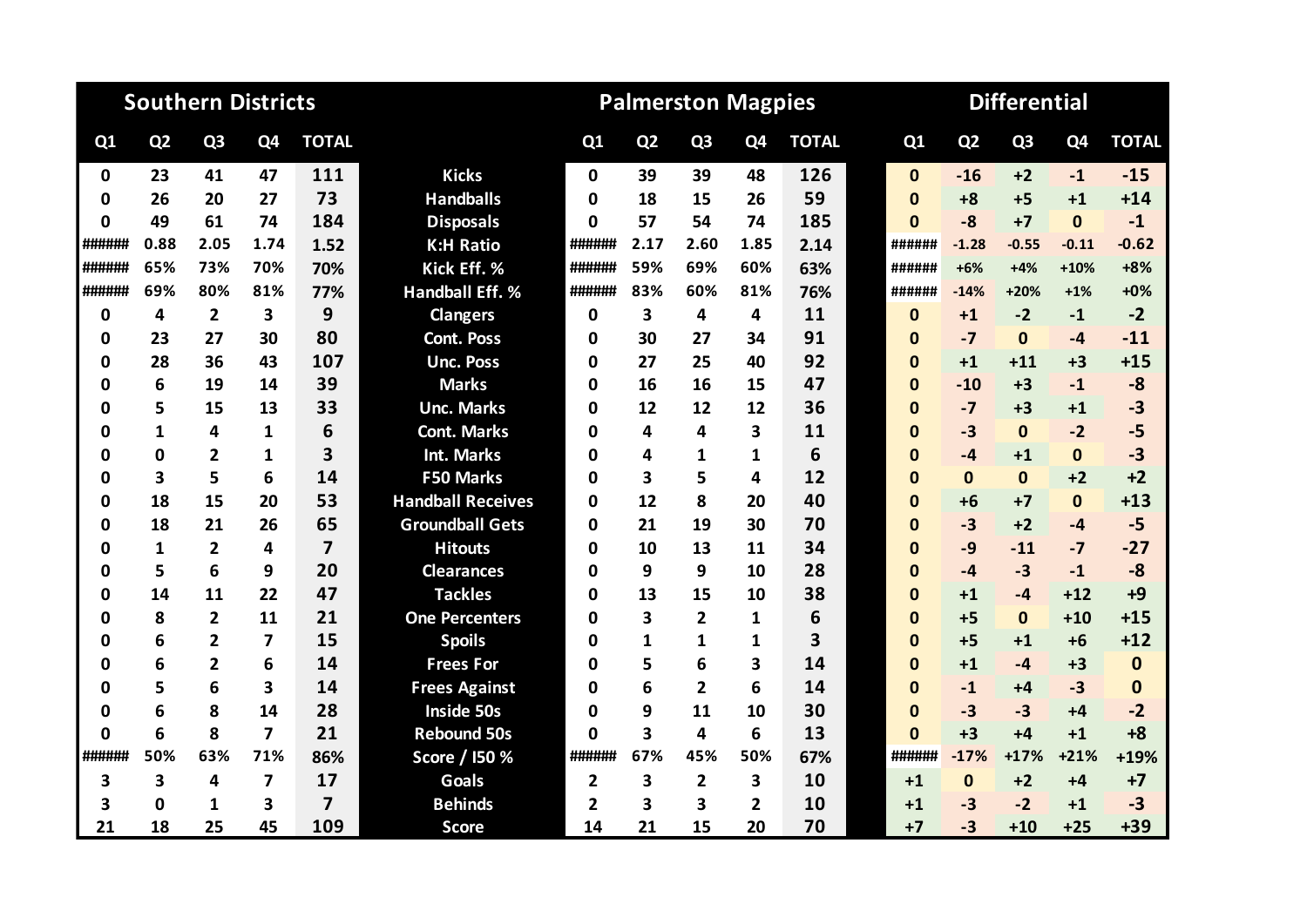|                     |       |       |           |      |             |               |               |                     |    |    |              |              | <b>Southern Districts</b> |              |     |       |            |             |       |              |    |                |     |                     |      |                          |                  |
|---------------------|-------|-------|-----------|------|-------------|---------------|---------------|---------------------|----|----|--------------|--------------|---------------------------|--------------|-----|-------|------------|-------------|-------|--------------|----|----------------|-----|---------------------|------|--------------------------|------------------|
| <b>Player</b>       | К     |       | D         |      | KE% HE% CLG |               | <b>CP</b>     | UP                  | М  | UM | CM           |              | IM F50M HR                |              | GBG | но    | <b>CLR</b> | т           | 1%    | <b>SP</b>    | FF | FA             | 150 | <b>R50</b>          | G    | в                        | <b>SA</b>        |
| 08 M Bowden         | 13    | 5     | 18        | 77%  | 40%         | 0             | 7             | 10                  | 2  | 1  | 1            | 1            | 0                         | 3            | 6   | 0     | 2          | 3           | 3     | 3            | 0  | 1              | 0   | 5                   | 0    | 0                        | 0                |
| 01 L Smith          | 10    | 3     | 13        |      | 70% 100%    | 0             | 4             | 9                   | 4  | 4  | 0            | 0            | 2                         | 3            | 4   | 0     | 2          | 2           | 0     | 0            | 2  | 0              | 2   | 0                   | 1    | 1                        | 4                |
| <b>18 H McInnes</b> | 9     | 4     | 13        | 89%  | 100%        | 0             | 2             | 11                  | 6  | 6  | 0            | 0            | 3                         | 4            | 1   | 0     | 0          | 0           | 0     | 0            | 1  | 0              | 3   | 0                   | 5    | 0                        | 3                |
| 14 B Schwarze       | 4     | 8     | 12        | 100% | 75%         | 1             | 5             | 7                   | 2  | 2  | 0            | 0            | 1                         | 4            | 5   | 0     | 2          | 4           | 2     | 1            | 0  | 1              | 2   | 0                   | 2    | 0                        | 2                |
| 03 J Ross           | 5.    | 6     | 11        | 40%  | 83%         | 1             | 5             | 6                   | 1  | 1  | 0            | 0            | 1                         | 3            | 4   | 0     | 1          | 0           | 0     | 0            | 1  | $\mathbf{1}$   | 2   | 0                   | 1    | $\Omega$                 | $\overline{2}$   |
| 13 R Bailey         | 7     | 3     | 10        | 71%  | 67%         | 0             | 6             | 4                   | 1  | 1  | 0            | 0            | 0                         | 3            | 5   | 0     | 2          | 0           | 0     | 0            | 1  | $\Omega$       | 3   | 2                   | 0    | 0                        | 0                |
| 23 F Driscoll       | 7     | 3     | 10        |      | 71% 100%    | 0             | 4             | 6                   | 2  | 1  |              | $\mathbf{1}$ | 0                         | 4            | 3   | 0     | 0          | 5           | 4     | 3            | 0  | $\overline{2}$ | 0   | 4                   | 0    | 0                        | 0                |
| 26 W Rowlands       | 5     | 5     | 10        | 60%  | 80%         | 0             | 7             | 3                   | 2  | 2  | 0            | 0            | 0                         | 0            | 5   | 0     | 2          | 3           | 0     | 0            | 2  | 0              | 0   | 1                   | 0    | 0                        | 0                |
| 25 C Bowden         | 5     | 4     | 9         | 60%  | 50%         | 0             | 6             | 3                   | 0  | 0  | 0            | 0            | 0                         | 2            | 5   | 0     | 2          | 2           |       | 0            | 1  | 0              | 2   | 0                   | 0    | 0                        | 0                |
| 31 D Barry          | 8     | 1     | 9         | 50%  | 100%        | 0             | 3             | 6                   | 5  | 5  | 0            | 0            | 2                         | 1            | 3   | 0     |            | 2           |       | 0            | 0  | 0              | 2   | 0                   | 3    | 1                        | 0                |
| 20 E Maney          | 3     | 5     | 8         |      | 100% 100%   | 0             | 4             |                     | 0  | 0  | 0            | 0            | 0                         | 4            | 4   | 0     | 0          | 2           | 3     | 3            | 0  | 1              | 0   |                     | 0    | 0                        | 0                |
| 24 L Delahey        | 3     | 5     | 8         | 100% | 80%         | 0             | 3             | 5                   | 1  | 1  | 0            | 0            | 0                         | 3            | 3   | 0     |            | 0           | 3     | 3            | 1  | 0              |     | 3                   | 0    | 0                        | 0                |
| 28 J Elder          | 1     | 7     | 8         | 100% | 71%         | 0             | 3             | 5                   | 1  | 1  | 0            | 1            | 0                         | 4            | 3   | 0     | 0          | 0           | 0     | 0            | 0  | 0              | 0   | 0                   | 0    | $\Omega$                 | 0                |
| 29 J Ganley         | 5.    | 3     | 8         | 100% | 67%         |               | 4             | 4                   | 3  | 2  |              | 0            | 0                         | 0            | 2   | 0     | 0          | 4           | 0     | 0            | 1  | 0              | Δ   | 0                   | 0    | 0                        | 2                |
| 17 J McQueen        | 6     |       |           |      | 50% 100%    | 2             | 1             | 6                   | 2  | 2  | 0            | 0            | 1                         | 4            |     | 0     |            | 6           | 0     | 0            |    | 3              | 2   | 0                   | 0    | 0                        | 1                |
| 19 L Williams       | 6     | 0     | 6         |      | 50% #####   | 0             | 3             | 4                   | 5  | 2  | 3            | 0            | 4                         | 2            | 0   | 0     | 0          | 0           | 0     | 0            | 0  | 1              |     | 0                   | 3    | 1                        | 0<br>manar       |
| 22 J Breed          | 4     | 2     | 6         |      | 50% 100%    | 0             | 3             | 4                   | 0  | 0  | 0            | 0            | 0                         | 4            | 3   | 0     | 0          | 2           | 1     | 1            | 0  | 1              | 0   |                     | 0    | 0                        | 0                |
| 06 R Bull           | 2     |       | 4         | 100% | 50%         | 0             | 3             |                     |    | 1  | 0            | 0            | 0                         | 1            | 2   | 0     |            |             | Ω     | 0            |    | 1              | 0   | 2                   | 0    | 0                        | 0                |
| 07 B Rusca          | 1     | 3     | 4         | 0%   | 67%         | 1             | 3             | 2                   | 0  | 0  | 0            | 0            | 0                         | 2            | 2   | 0     | 0          | 1           | 0     | 0            | 1  | 0              |     | 1                   |      | 0                        | 0                |
| 30 J Palmer         | 2     |       | 4         |      | 100% 100%   | 0<br>-------- | 2<br>ananana. | 2<br><b>DOM: NO</b> | 0  | 0  | 0<br>on on o | 0<br>en men  | 0                         | 2            | 2   | 3     |            | 0<br>anana. |       | 0<br>ananana | 0  | 0              |     | 0<br>an an an       |      | 0<br><b>The Contract</b> | 0<br>onarana a   |
| 09 K Jones          | 2     |       | 3         | 50%  | 0%          | 2             | 2             |                     | 0  | 0  | 0            | 0            | 0                         | 0<br>mana ay | 2   | 4     | 2          | 5           | 0     | 0            |    |                | 2   | 0<br><b>Service</b> | 0    | 0<br><b>Service</b>      | 1<br>ana amin'ny |
| 32 T Boustead       | 1     | 0     | 1         |      | 100% #####  | 0             | 0             |                     | 1  | 1  | 0            | 0            | 0                         | 0            | 0   | 0     | 0          | 4           |       | 1            | 0  | 0              | 0   | 1                   | 0    | 0                        | 0                |
| <b>SDFC</b>         | 111   | 73    | 184       | 70%  | 77%         | 9             | 80            | 107                 | 39 | 33 | 6            | 3            | 14                        | 53           | 65  | 7     | 20         | 47          | 21    | 15           | 14 | 14             | 28  | 21                  | 17   | 7                        | 15               |
| <b>PMFC</b>         | 126   | 59    | 185       |      | 63% 76%     | 11            | 91            | 92                  | 47 | 36 | 11           | 6            | 12                        | 40           | 70  | 34    | 28         | 38          | 6     | 3            | 14 | 14             | 30  | 13                  | 10   | 10                       | 9                |
| <b>Differential</b> | $-15$ | $+14$ | $\cdot$ 1 | +8%  | $+0\%$      | -2            | -11           | $+15$               | -8 | -3 | -5           | -3           | $+2$                      | $+13$        | -5  | $-27$ | -8         | $+9$        | $+15$ | $+12$        | 0  | 0              | -2  | $+8$                | $+7$ | -3                       | $+6$             |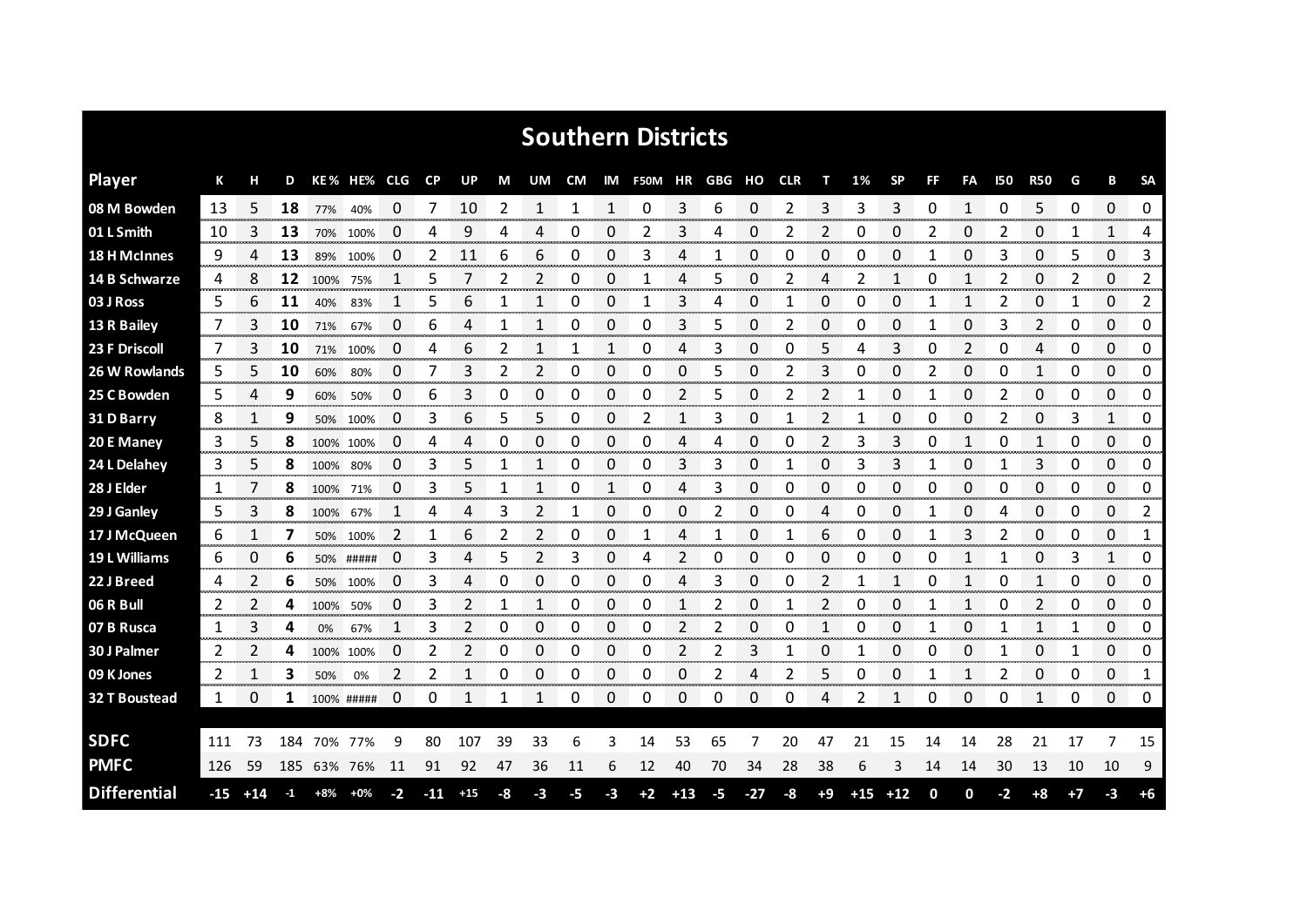|                     |       |       |      |         |            |            |           |       |      |              |           |      | <b>Palmerston Magpies</b> |              |               |       |            |              |       |           |              |              |              |              |             |              |             |
|---------------------|-------|-------|------|---------|------------|------------|-----------|-------|------|--------------|-----------|------|---------------------------|--------------|---------------|-------|------------|--------------|-------|-----------|--------------|--------------|--------------|--------------|-------------|--------------|-------------|
| <b>Player</b>       | К     |       | D    |         | KE % HE%   | <b>CLG</b> | <b>CP</b> | UP    | М    | UM           | <b>CM</b> | IM   | F50M HR                   |              | <b>GBG HO</b> |       | <b>CLR</b> | т            | 1%    | <b>SP</b> | FF           | FA           | 150          | <b>R50</b>   | G           | в            | <b>SA</b>   |
| 20 E Guthrie        | 21    |       | 28   | 62%     | 71%        | 2          | 10        | 17    | 6    | 6            | 0         | 0    | 0                         | 9            | 10            | 0     | 9          | 6            |       | 0         | 0            | 1            | 10           | 1            | 0           | 0            | 3           |
| 03 Alwyn Davey      | 10    | 3     | 13   | 60%     | 67%        | 2          | 6         | 7     | 3    | 3            | 0         | 1    | 1                         | 2            | 4             | 0     | 2          | 5            | 0     | 0         | 3            | 2            | 1            | 1            | 0           | 1            | 0           |
| 23 L Meadows        | 8     | 5     | 13   | 63%     | 80%        | 0          | 6         |       | 3    | 3            | 0         | 0    | 0                         | 4            | 6             | 0     | 3          | 0            | 0     | 0         | 0            | 1            | 3            | 1            | 0           | 0            | 1           |
| 18 E Betts          | 7     | 5     | 12   | 29%     | 80%        | 2          | 10        | 2     | 4    | 1            | 3         | 0    | 3                         | 1            | 7             | 0     | 0          | 0            | 0     | 0         | 0            | 1            | 0            | 0            | 2           | $\mathbf{1}$ | 0           |
| 25 H Morgan-Morris  | 4     |       | 11   | 50%     | 86%        | 0          | 8         | 3     | 1    | 0            | 1         | 0    | 0                         | 2            |               | 0     | 4          | 1            | 0     | 0         | 0            | 0            | 2            | 0            | 0           | 0            | 1           |
| 02 R Warfe          | 10    | 0     | 10   | 90%     | #####      | 0          | 2         | 8     | 3    | 3            | 0         | 0    | 0                         | 4            | 2             | 0     | 0          | 3            | 0     | 0         | 0            | 0            | 2            | 2            | 0           | 1            | 0           |
| 06 S Lampton        | 5     |       | 10   | 60%     | 80%        |            | 2         |       | 4    | 4            | 0         | 0    | 1                         | 3            | 2             | 0     | 0          | 1            | 0     | 0         |              | 1            | 0            | 0            | 0           | 0            | 1           |
| 14 B Gibbeson       | 5     | 5     | 10   | 60%     | 80%        | 0          | 5         | 5     | 5    | 4            | 1         | 0    | 1                         | 1            | 4             | 5     | 0          | 0            | 0     | 0         | 0            | 0            | 3            | 0            | 1           | 0            | 1           |
| 22 D Stafford       | 7     |       | 10   |         | 57% 100%   |            | 7         | 3     | 3    | 2            | 1         | 0    | 3                         | 1            | 4             | 0     | 2          | 3            | 1     | 0         | 2            | 1            | -1           | 0            | 5           | 1            | 1           |
| 15 M Sutton         | 6     | 3     | 9    | 17%     | 67%        | 1          | 5         | 3     | 1    | $\mathbf{1}$ | 0         | 0    | 0                         | 2            | 3             | 0     | 2          | $\mathbf{1}$ | 0     | 0         | 2            | $\mathbf{1}$ | 1            | 0            | $\mathbf 0$ | 0            | 0           |
| 24 M McMasters      | 5     | 4     | 9    | 100%    | 75%        | 0          | 3         | 6     | 2    | 2            | 0         | 0    | 0                         | $\mathbf{1}$ | 2             | 0     |            | 2            | 0     | 0         | 2            | 0            |              | $\mathbf{1}$ | 0           | 0            | 0           |
| 07 R Stone          | 6     | 2     | 8    | 50%     | 0%         | 0          | 4         | 5     | 2    | 2            | 0         | 1    | 1                         | 0            | 3             | 0     | 0          | 1            | 2     | 2         | $\mathbf{1}$ | 1            | 1            | 0            | 0           | 1            | 1           |
| 21 C Williams       | 6     | 2     | 8    |         | 100% 100%  | 0          | 4         | 4     | 5    | 2            | 3         | 3    | 0                         | 2            | 1             | 0     | 1          | 1            | 0     | 0         | 0            | $\mathbf{1}$ | 1            | 2            | 0           | 0            | 0           |
| 34 D Corbett        | 6     | 1     | 7    |         | 33% 100%   | 1          | 5         | 2     | 2    | 1            | 1         | 1    | 1                         | 0            | 4             | 14    | 1          | 1            | 0     | 0         | 0            | 2            | $\mathbf{1}$ | 0            | 0           | 0            | 0           |
| 08 L Flanagan       | 4     |       | 5    |         | 75% 100%   | 0          |           |       |      |              | 0         | 0    | 0                         | 2            |               | 0     | 0          |              |       | 0         | 0            | 0            | 0            |              | 0           | 0            | 0           |
| 13 J Hollamby       | 1     | 3     | 4    |         | 100% 100%  | 0          | 3         |       | 0    | 0            | 0         | 0    | 0                         |              | 3             | 14    | 3          | 1            | Ω     | 0         | 0            | 0            | 0            | 0            | 0           | 0            | 0<br>ana ar |
| 01 K Groves         | 3     | 0     | 3    |         | 67% #####  | 0          | 2         | 0     | Ω    | 0            | 0         | 0    | 0                         | 0            |               | 0     | 0          | 0            |       |           |              | 0            | 0            |              | 0           | 0            | 0           |
| 09 B McMahon        | 2     |       | З    | 50%     | 100%       |            |           | 2     | 0    | 0            | 0         | 0    | 0                         | 2            |               |       | 0          | 3            |       | 0         | 0            | 0            |              |              | 0           | 0            | 0           |
| 16 B Ugle           | 2     |       | 3    | 100%    | 0%         | 0          | 2         |       |      | 0            |           | 0    | 1                         |              | 0             | 0     | 0          | 4            | 0     | 0         |              | 1            | 0            | 0            | 2           | 0            | 0           |
| 30 C Hampton-Timms  | 3     | 0     | З    | 67%     | #####      | 0          |           | 2     | 0    | 0            | 0         | 0    | 0                         | 1            |               | 0     | 0          | 0            | 0     | 0         | 1            | 0            |              | 0            | 0           | 0            | 0           |
| 33 W Davey          | 2     |       | 3    | 50%     | 0%         | 0          | 4         | 0     | 0    | 0            | 0         | 0    | 0                         | 0            | 4             | 0     | 0          | 4            | Ω     | 0         | 0            | 1            |              |              | 0           | 1            | 0           |
| 35 P Walton         | 1     | 0     | 1    |         | 100% ##### | 0          | 0         |       | 0    | 0            | 0         | 0    | 0                         | 1            | 0             | 0     | 0          | 0            | 0     | 0         | 0            | 0            | 0            | 1            | 0           | 0            | 0           |
|                     |       |       |      |         |            |            |           |       |      |              |           |      |                           |              |               |       |            |              |       |           |              |              |              |              |             |              |             |
| <b>PMFC</b>         | 126   | 59    | 185  |         | 63% 76%    | 11         | 91        | 92    | 47   | 36           | 11        | 6    | 12                        | 40           | 70            | 34    | 28         | 38           | 6     | 3         | 14           | 14           | 30           | 13           | 10          | 10           | 9           |
| <b>SDFC</b>         | 111   | 73    | 184  | 70% 77% |            | 9          | 80        | 107   | 39   | 33           | 6         | 3    | 14                        | 53           | 65            | 7     | 20         | 47           | 21    | 15        | 14           | 14           | 28           | 21           | 17          | 7            | 15          |
| <b>Differential</b> | $+15$ | $-14$ | $+1$ | -8%     | $-0%$      | $+2$       | $+11$     | $-15$ | $+8$ | $+3$         | $+5$      | $+3$ | $-2$                      | $-13$        | $+5$          | $+27$ | $+8$       | -9           | $-15$ | $-12$     | 0            | 0            | $+2$         | -8           | -7          | $+3$         | -6          |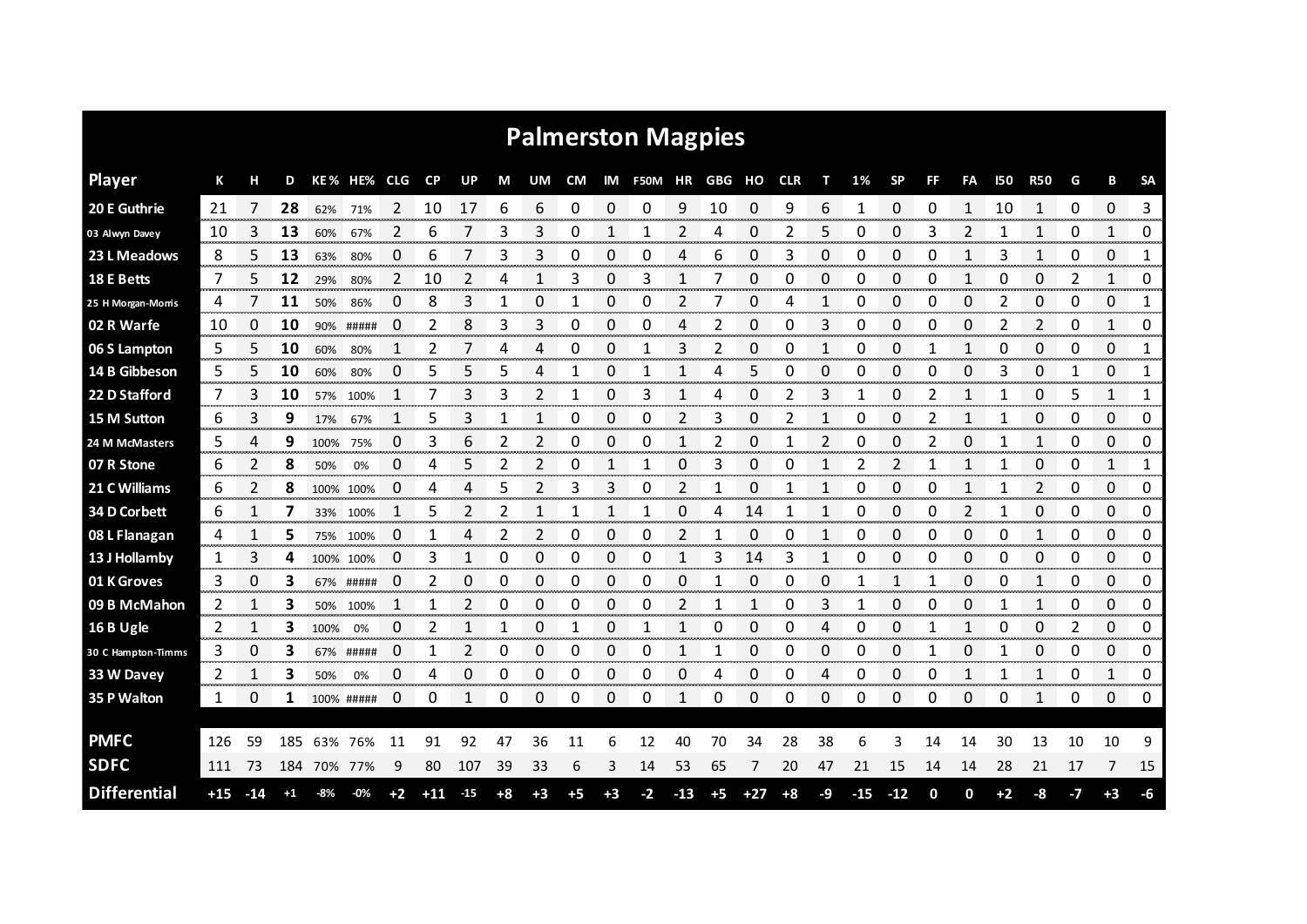|                        | <b>Score Sources</b> |             |
|------------------------|----------------------|-------------|
|                        | <b>SDFC</b>          | <b>PMFC</b> |
| <b>Turnover</b>        | 5.2.32               | 3.8.26      |
| <b>Stoppage</b>        | 8.2.50               | 5.0.30      |
| Kick In                | 1.0.6                | 0.0.0       |
| <b>TOTAL</b>           | 17.7.109             | 10.10.70    |
|                        | Defensive 50         |             |
| <b>Turnover</b>        | 0.1.1                | 1.2.8       |
| <b>Stoppage</b>        | 1.0.6                | 0.0.0       |
| Kick In                | 1.0.6                | 0.0.0       |
| <b>TOTAL</b>           | 2.1.13               | 1.2.8       |
|                        | <b>Midfield</b>      |             |
| <b>Turnover</b>        | 4.1.25               | 1.4.10      |
| <b>Centre Bounce</b>   | 3.2.20               | 1.0.6       |
| <b>B/ARC Stoppages</b> | 3.0.18               | 3.0.18      |
| <b>TOTAL</b>           | 10.3.63              | 5.4.34      |
|                        | Forward 50           |             |
| <b>Turnover</b>        | 1.0.6                | 1.2.8       |
| <b>Stoppage</b>        | 1.0.6                | 1.0.6       |
| <b>TOTAL</b>           | 2.0.12               | 2.2.14      |